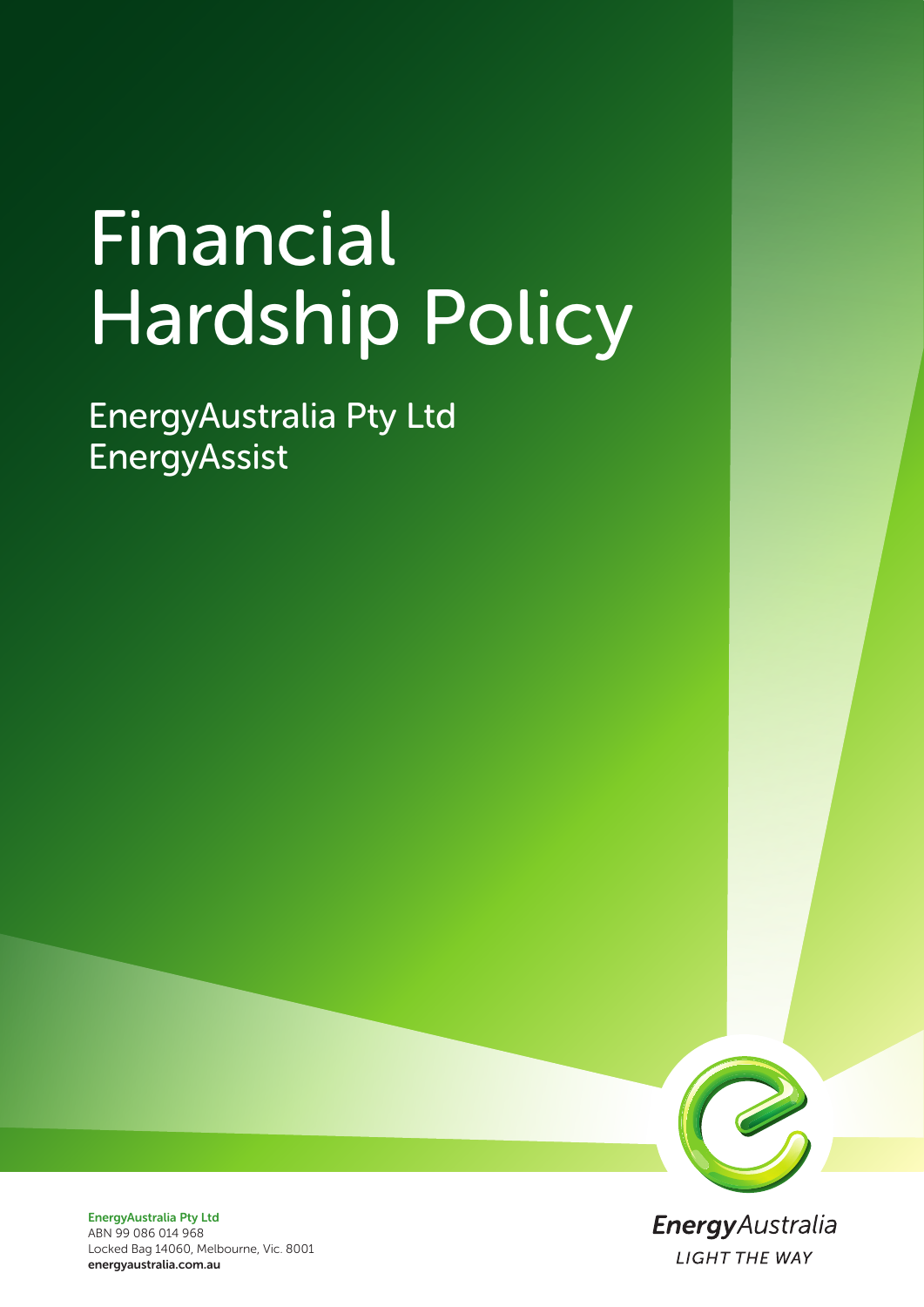# **Contents**

| 1. Customer Assistance                                               | $3 - 4$ |
|----------------------------------------------------------------------|---------|
| 1.1. Early response to avoid getting into debt                       | 3       |
| 1.2. Assistance for customers to help manage their debt              | $3 - 4$ |
| 2. What is hardship or payment difficulty?                           | 4       |
| 3. What is EnergyAssist?                                             | 4       |
| <b>4. How EnergyAssist works</b>                                     | $4 - 6$ |
| 4.1. Identifying and responsing to customers that require assistance | 4       |
| 4.2. Who can access EnergyAssist?                                    | 4       |
| 4.3. EnergyAssist mutual commitment                                  | $5 - 6$ |
| 5. The EnergyAssist program                                          | $6 - 8$ |
| 5.1. Designing a payment arrangement that works for our customers    | 6       |
| 5.2. Assisting our customers to reduce energy costs                  | 7       |
| 5.3. Flexibility that responds to our customer's situations          | 7       |
| 5.4. Continuing on EnergyAssist                                      | $7 - 8$ |
| 5.5. Graduation from EnergyAssist                                    | 8       |
| 5.6. Fees and Security Deposits                                      | 8       |
| 5.7. Centrepay                                                       | 8       |
| 6. Government assistance and concessions                             | 8       |
| 7. Financial counselling services                                    | 9       |
| 8. Family violence protocol                                          | 9       |
| 9. Complaints                                                        | 9       |
| 10. Privacy                                                          | 9       |
| 11. Contact Us                                                       | 10      |

The Energy Retail Code, which sets out retailers' obligations and minimum customer entitlements, takes precedence over this hardship policy in all circumstances.

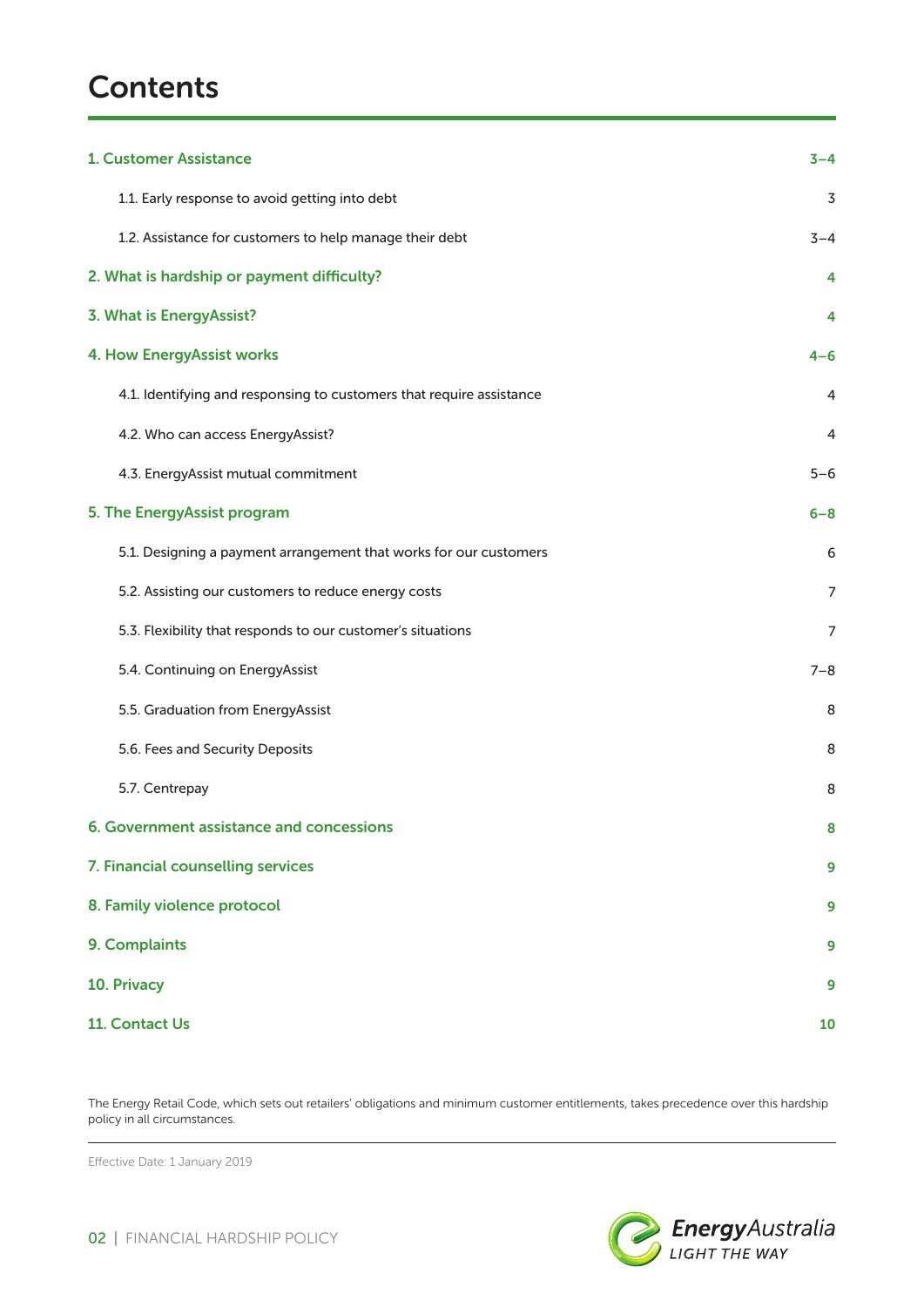### 1.1. Early response to avoid getting into debt

Falling on times of financial difficulty can happen to anyone. We understand that sometimes our customers need extra flexibility to pay their energy bills, and we care about assisting them to find ways to manage their energy account.

Whether it's providing minimum forms of assistance to all residential customers to help them avoid getting into debt, or for residential customers who have an outstanding balance, EnergyAustralia can customise a payment option that suits each customer's needs.

We provide our customers with fair, flexible and affordable payment options. These options include the following minimum forms of assistance to help avoid getting into and accruing further debt:

- Making payments of an equal amount over a specified period
- Making payments at different intervals
- Making payments towards energy usage in advance
- Arranging payment extensions for when a customer can't pay their current bill by the due date. Payment extensions give our customers the flexibility to pay-off their account in a lump sum or by instalments before their next bill being issued.

#### 1.2. Assistance for customers to help manage their debt

Although we want our customers to feel comfortable approaching us, we understand that starting a conversation about money troubles can be tough. For this reason, we may also look out for early warning signs or triggers that our customers may be in need of support (this may include late or unpaid bills, regular payment extensions and any government assistance received). In the event of these circumstances, we will provide our customers with information on the following assistance options:

- Our Regular Pay plans which enable our customers to pay energy costs and debt over an agreed length of time (see section 5.1 Designing a payment arrangement that works for our customers)
- Advice about the likely cost of future energy use and how costs may be lowered, based on our customer's pattern of energy use (see section 5.2 Assisting our customers to reduce energy costs)
- Information on any assistance from government or non-government organisations, including energy concessions and grants our customers may be eligible for
- Information on how our customers are progressing towards lowering their energy costs
- Information to ensure our customers are on the right plans to minimise their energy costs
- For those customers that are unable to meet their ongoing energy costs, we will provide additional support and assistance to become more energy efficient (see section 5.2 Assisting our customers to reduce energy costs)
- Options for payment of ongoing energy use being made separately to any outstanding balance (see section 5.2 Putting debt on hold)

If at any point, our customers fail to make a payment by the date on which it was payable and they're having difficulty keeping up with their payments, we ask that our customers contact us so we can discuss their options. We may be able to renegotiate a Regular Pay plan by varying the instalment amount or frequency of instalment amounts. If we don't hear from our customers, we will contact them to discuss putting forward a revised payment proposal. We will continue to provide our customers with assistance, provided they remain engaged with us. That's why it's important to contact us

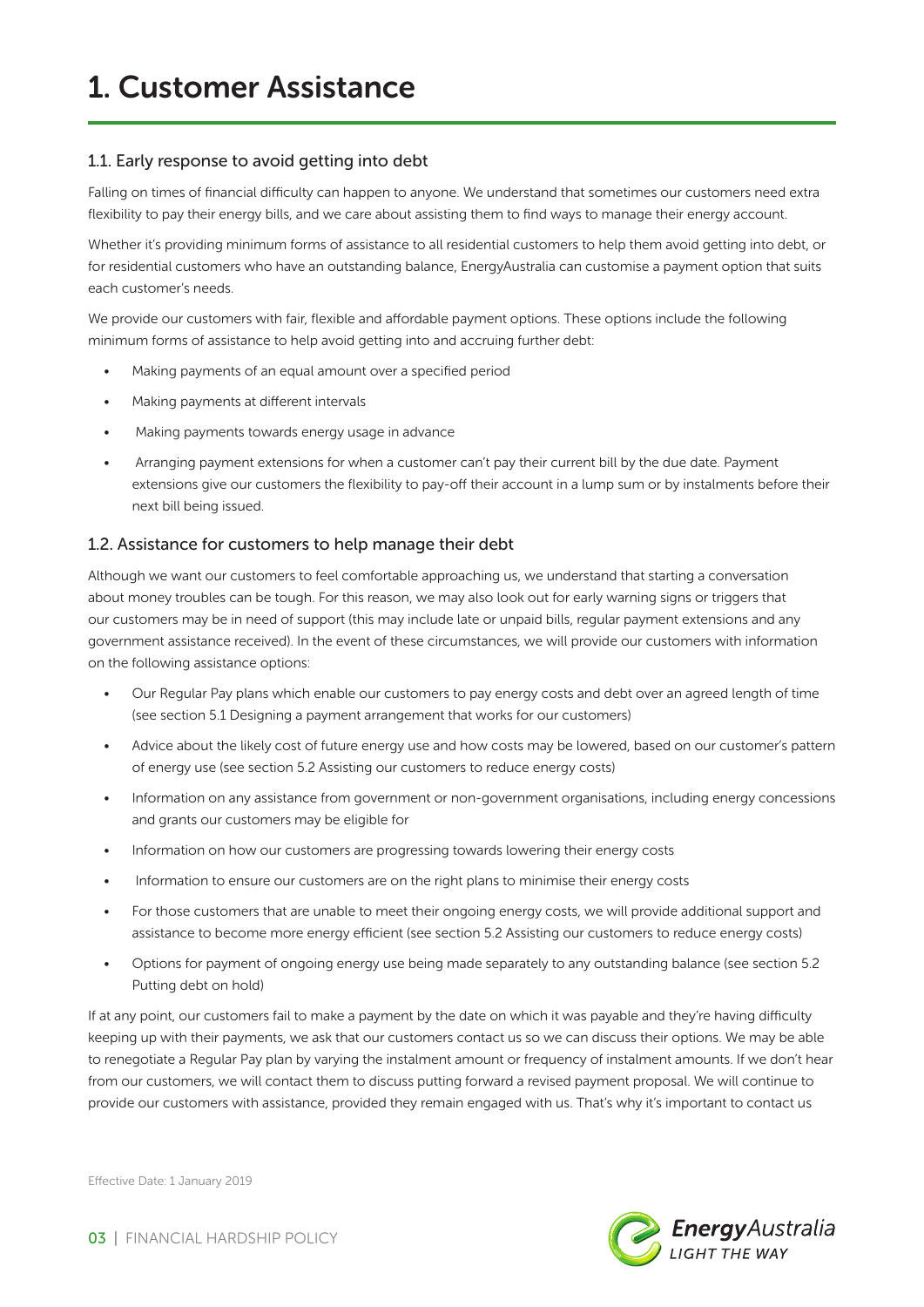should any circumstances change at any time.

Any residential customer who has not paid their bill by their pay-by-date and contacts EnergyAustralia will be provided with the assistance information described above. If a residential customer who has not paid their bill by its pay-by-date and has an outstanding balance, EnergyAustralia will communicate within 21 business days after the pay-by-date to provide our customers with information on their entitlements and how they can access them.

These payment options are broadly managed by our Credit and EnergyAssist teams.

### 2. What is hardship or payment difficulty?

EnergyAustralia considers customers to be in a position of hardship, or payment difficulty, when the customer is willing to pay for their energy bills, but circumstances make it hard for them to do so.

These customers might be facing or anticipating a short-term setback, or something that is ongoing. In either case, we understand that payment difficulties can come in many ways, and our aim is to work with our customers to ease the burden.

It is important to us that when we engage with our customers to understand their situation, and we do so respectfully and without judgement. We consider all relevant circumstances that each customer shares with us, whether they be financial, cultural or personal. We want our customers to feel comfortable and be open with us, so we can work together to develop an assistance program that's a good fit for each of our customer's circumstances.

# 3. What is EnergyAssist?

EnergyAustralia has developed the EnergyAssist program, which is designed to make it easier for our customers to stay on track and in control of their energy bills.

Through this program, we:

- Treat our customers with respect and empathy
- Provide our customers with timely assistance and information
- Provide information to our customers on how to increase energy efficiency to manage energy usage and costs
- Facilitate ongoing training of our staff
- Maintain strong relationships with community stakeholders

### 4. How EnergyAssist works

Our plan is to work with our customers to set up an arrangement that fits their circumstances and assists them to:

- Pay their on-going energy use in manageable instalments
- Understand how to become more energy efficient
- Reduce and pay off their energy debt

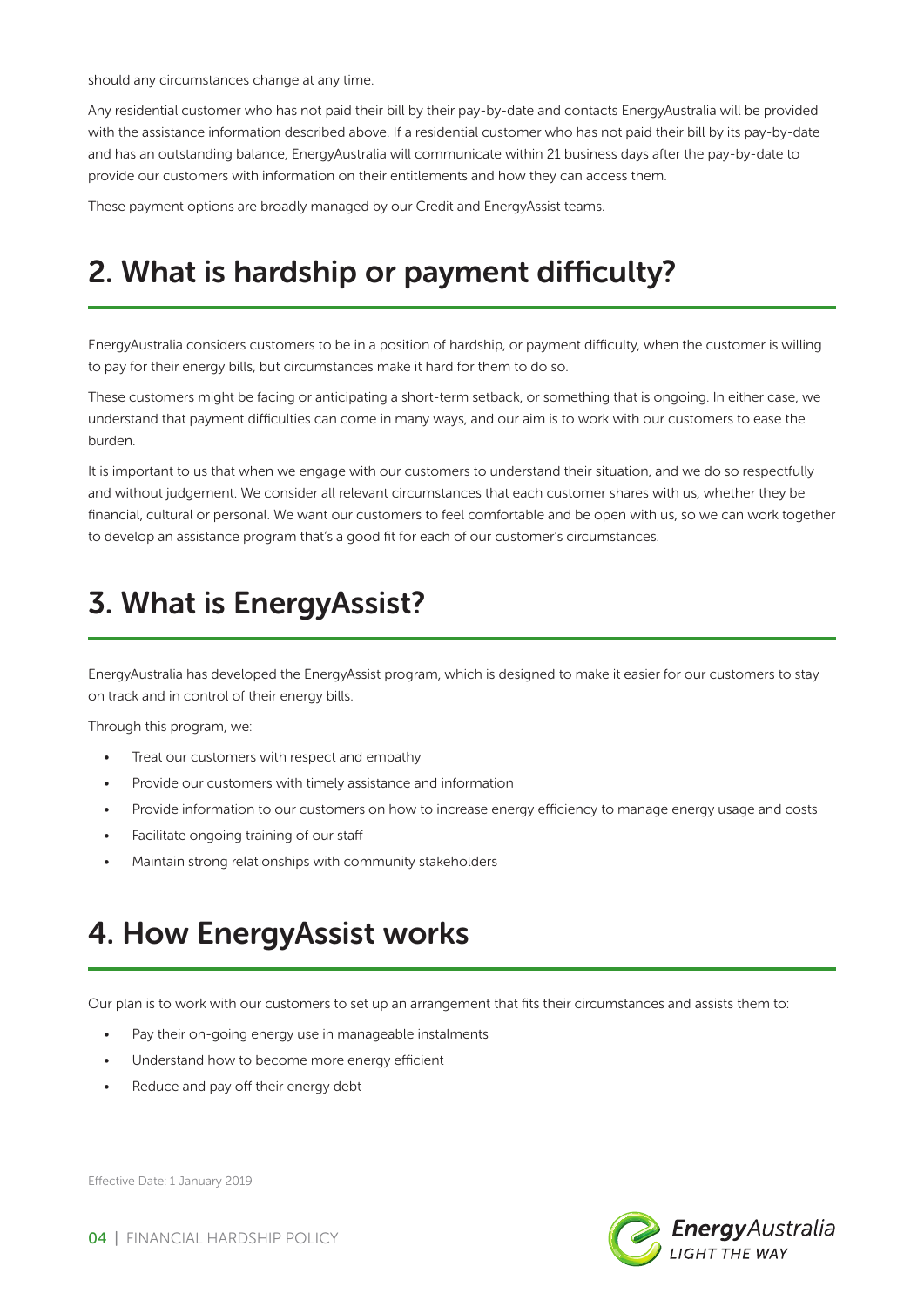While our customers are on the program, we'll also:

- Make sure their energy supply remains connected
- Assist them in applying for any relevant government and non-government assistance or grants
- Offer them the most suitable energy plan for their needs
- Provide support aimed at minimising energy costs

#### 4.1. Identifying and responding to customers that require assistance

Meaningful and timely communication sits at the heart of EnergyAssist. If our customers are facing or expecting hardship or payment difficulties, we encourage them to contact us personally, or through a third party such as a financial counsellor or community welfare group.

We're eager to give our customers information about the EnergyAssist program and provide assistance to get them back on track as soon as possible. We understand that this is a sensitive matter, so we will attempt to get in touch at times that work for our customers and via their preferred contact method (if our customers tell us how they would prefer to be contacted).

#### Culturally and Linguistically Diverse Backgrounds (CALD)

EnergyAustralia is committed to providing services to people from culturally diverse backgrounds, and we will be mindful of these circumstances when tailoring a suitable assistance program.

If our customers have difficulty with English, an interpreter service is available at no cost, on 1300 622 718.

#### 4.2. Who can access EnergyAssist?

EnergyAssist is available to all of our residential electricity and/or gas customers who are facing hardship or payment difficulties and have an active account that is being billed by EnergyAustralia.

However, if a customer is not facing payment difficulty or is not willing to work with us and meet their commitments, they may be removed from our EnergyAssist program.

#### 4.3. EnergyAssist mutual commitment

The best outcomes are achieved when we work together with our customers. That's why the EnergyAssist team works to create an arrangement that is the best fit for our customers. Here are some examples of how the program can work, provided our customers continue to remain engaged with us:

We will

- Handle each situation with respect and empathy
- Act fairly and reasonably having regard to our customers' circumstances
- Offer our customers the most suitable energy plan
- Ensure our customers don't lose any pay-on-time discounts for late payments
- Work with our customers to develop a sustainable payment plan
- Review payment plans to make sure our customers are on track
- Make sure our customers have information on relevant concessions, government and non-government assistance/grants
- Let our customers know where they can get free independent financial counselling in their area
- Provide our customers with tips on energy efficiency and ways to reduce energy costs
- Ensure energy supply remains connected while we continue to work together
- Work with our customers to create a suitable payment plan

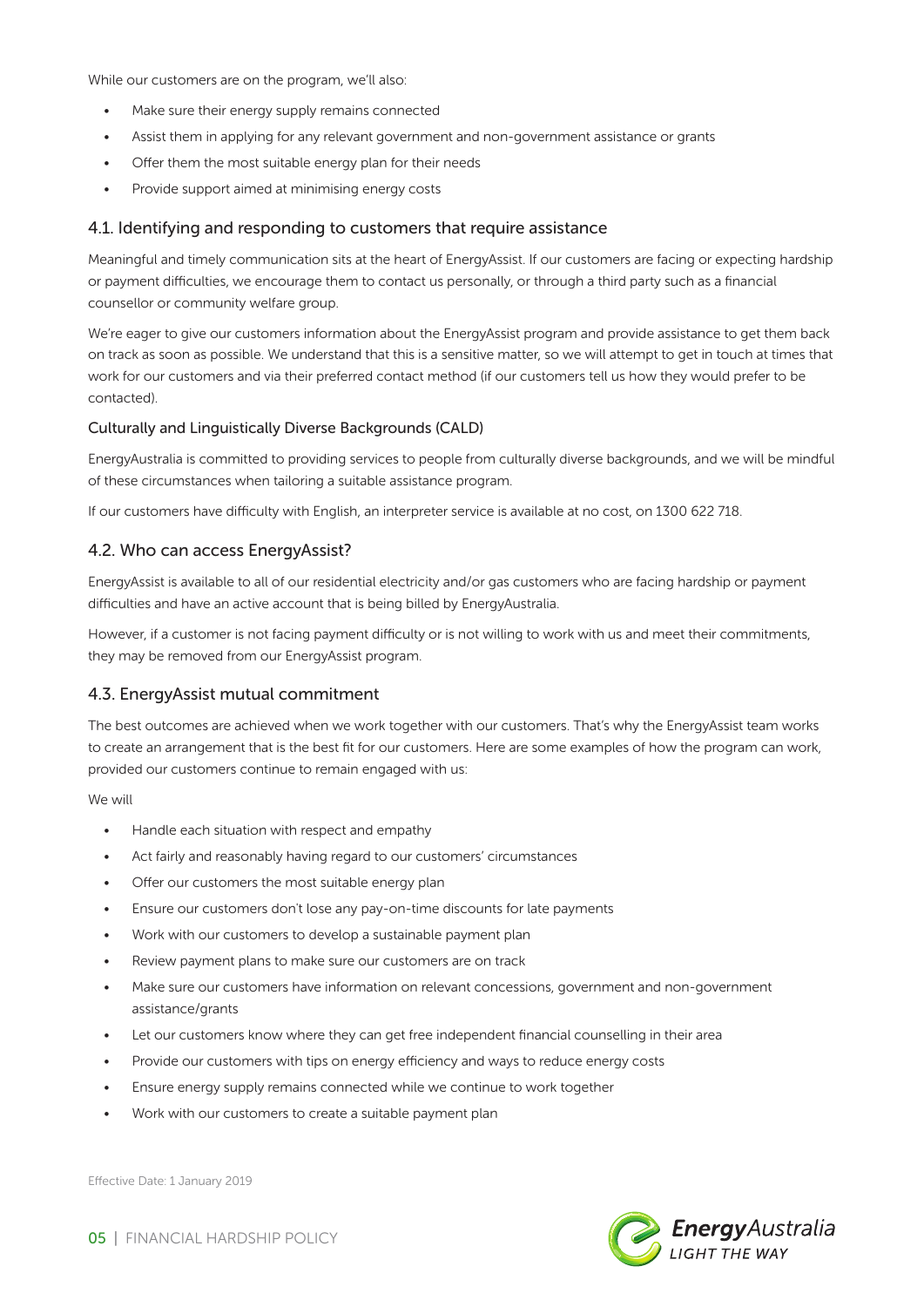• Inform our customers of the agreed payment dates to ensure they pay on time and in full

If our customers are having difficulty with payments, we ask that our customers let us know so can work together to get them back on track. Therefore, it is important that our customers keep in contact and let us know if their circumstances or contact details change.

We understand that the causes of hardship or payment difficulty are unique to each situation, and there are no one size fits all solutions. That is why EnergyAssist is tailored to suit our customers' individual needs and circumstances.

### 5. The EnergyAssist program

#### 5.1. Designing a payment arrangement that works for our customers

For those customers who can pay for their ongoing energy usage, but perhaps need assistance paying off their debt, we can work together to design a payment arrangement (as described in section 1.2 Assistance for customers to help manage their debt).

To start with, we can give our customers information about their pattern of energy use, what this is likely to cost in the future, and how this cost may be lowered. We will provide advice on government or non-government assistance that may be available (see section 6 Government assistance and concessions) and will suggest suitable repayment options based on our customer's situation for them to consider.

Once our customers have this information, they'll be in a good place to propose a suitable payment arrangement that will allow them to get their energy bills back in control within a maximum of two years. And remember, we're available to provide advice on how this can be achieved, if needed.

Our customers can propose payment amounts and a schedule based on their circumstances. Where possible, we encourage customers to propose an arrangement that will at least cover their on-going energy usage. However, if they can't afford to pay for their ongoing usage, we have options to agree on a lower amount.

#### Regular Pay plan

Our Regular Pay plans are designed to assist our customers manage their payments in regular instalments. We will accept any Regular Pay plan that will allow our customers to pay their on-going energy usage (based on a reasonable 12 month forecast) and any outstanding amounts over an agreed length of time (maximum of two years). These instalments can be made weekly, fortnightly or monthly.

Our customers have 6 business days to consider the information we have given them regarding payment options, to request further information from us, and put forward a payment proposal that suits their needs. If something happens and there is a need to change the scheduled payment amount or scheduled payment dates, we can help with that too.

On accepting the right Regular Pay plan that suits our customer's circumstances, EnergyAustralia will send a written schedule of payments which will include:

- The total number of payments to be made to pay any outstanding balance
- The period over which the payments are to be made
- The pay-by-date of each payment instalment amount
- The amount of each payment instalment

To recognise customers who meet their Regular Pay plan agreements in full and on time, we may match payments with a credit on their account (in some instances for EnergyAssist customers).

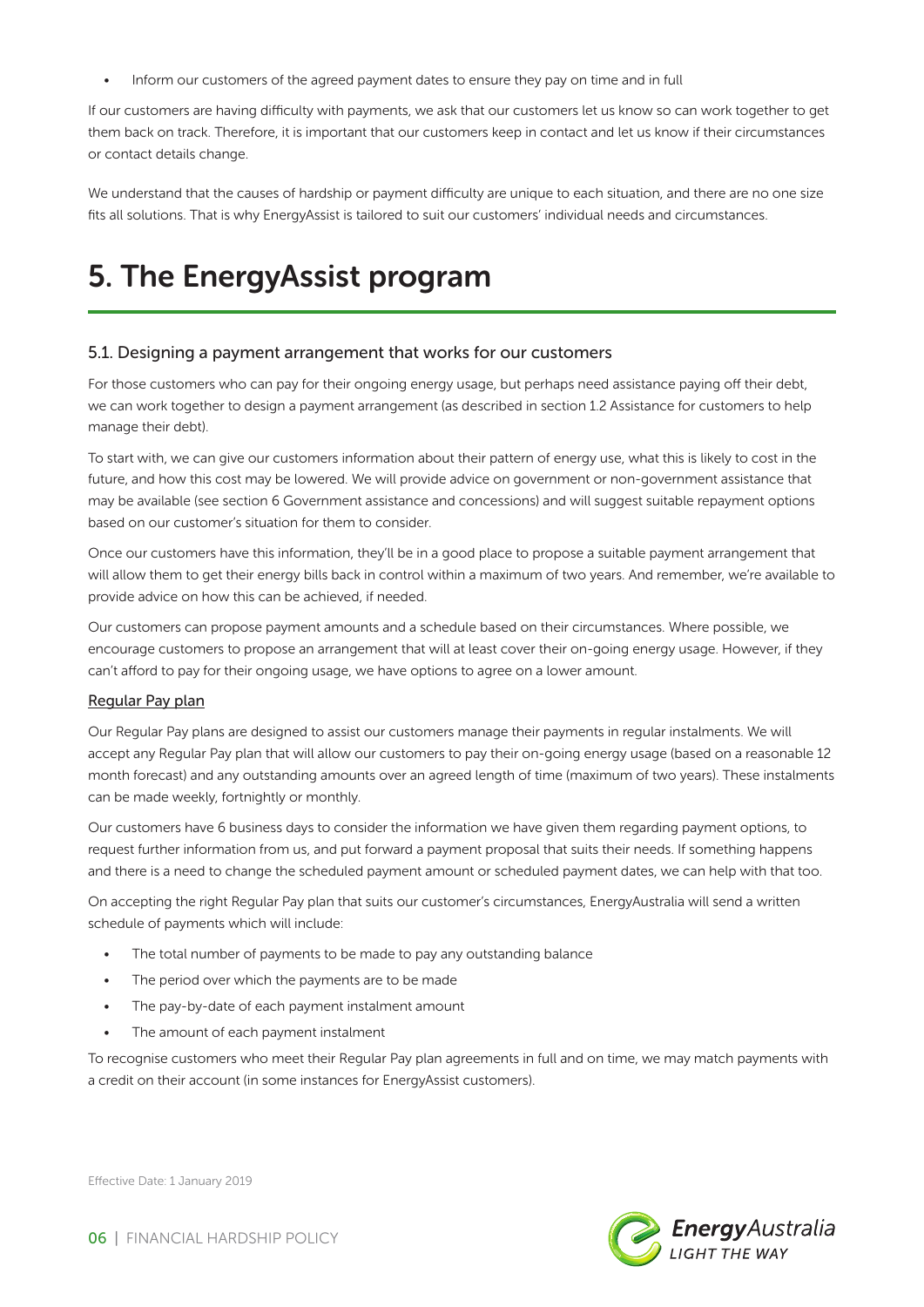### 5.2. Assisting our customers to reduce energy costs

Sometimes customers might not be able to afford a payment arrangement that will cover their ongoing energy bills. Where relevant, we will also provide practical assistance to customers on how they can become more energy efficient and to understand how they are tracking towards lowering those costs. If a customer is able to successfully reduce the cost of their energy bills to a level they can afford to pay on an ongoing basis, they may then be in a position to start paying towards their debt. At this point, they may move onto a Regular Pay plan if they are not already on one (see section

#### Energy efficiency information and audits

A key step in taking control of an energy account is by understanding energy use, energy costs and how to use energy more efficiently. To help, we monitor the energy usage patterns of our EnergyAssist customers to ensure they are on the energy plan most likely to minimise their energy costs and provide assistance and information to help reduce those costs. EnergyAssist customers can receive advice on how their energy usage and home appliances impact their energy bills. In some cases, this will be done through phone consultation or in-home energy efficiency visits, completed by our community partners at no cost to the customer.

We like to recognise the efforts of customers who actively engage with our EnergyAssist program. That is why, in some circumstances where the customer has been actively participating in the program, we may replace a particularly inefficient (and high energy use) household appliance at no cost to the customer.

#### Putting debt on hold

It can take time to put into action ways to reduce our customer's energy usage. To manage this, EnergyAssist customers who cannot pay for their ongoing energy usage can have the repayment of their debt put on hold for an initial period of six months. This gives us time to work with our customers to lower their energy costs and let them implement the recommended measures while also making payments towards their on-going energy usage. While unpaid usage amounts are added to our customer's outstanding balance, we'll be working with our customers to try and help reduce their usage costs.

#### 5.3. Flexibility that responds to our customer's situations

We know there's not always much room for a customer to reduce their energy costs significantly, and that our customers' circumstances don't always remain the same. That's why all our EnergyAssist plans are flexible.

Where customers are facing changes in their circumstances or are unable to propose a suitable payment arrangement, we will work together to determine how best to adjust the arrangement so that it's achievable. This might include accepting payments of different amounts at different time periods, extending the repayment period, or increasing the time a customer has to reduce their energy usage if appropriate.

#### Monitoring and reviewing our customer's energy plan and Regular Pay plan

The EnergyAssist team will check to see whether a customer's energy plan is the best fit for their needs and will let them know if there might be a more suitable energy plan.

We also recognise that not all customers will contact us if they experience further financial difficulties, so we'll periodically review Regular Pay plans to ensure customers are on track with their payments and if anything changes, we will make contact.

### 5.4. Continuing on EnergyAssist

Any decision to stop hardship assistance is a difficult one, and one that we don't take lightly. As part of our mutual commitments (see section 4.3 EnergyAssist mutual commitment) we must actively work together to ensure that our customers receive the best possible assistance. This means we will uphold our commitments but in turn, we require our customers to do the same, by taking reasonable action towards making their agreed payments.



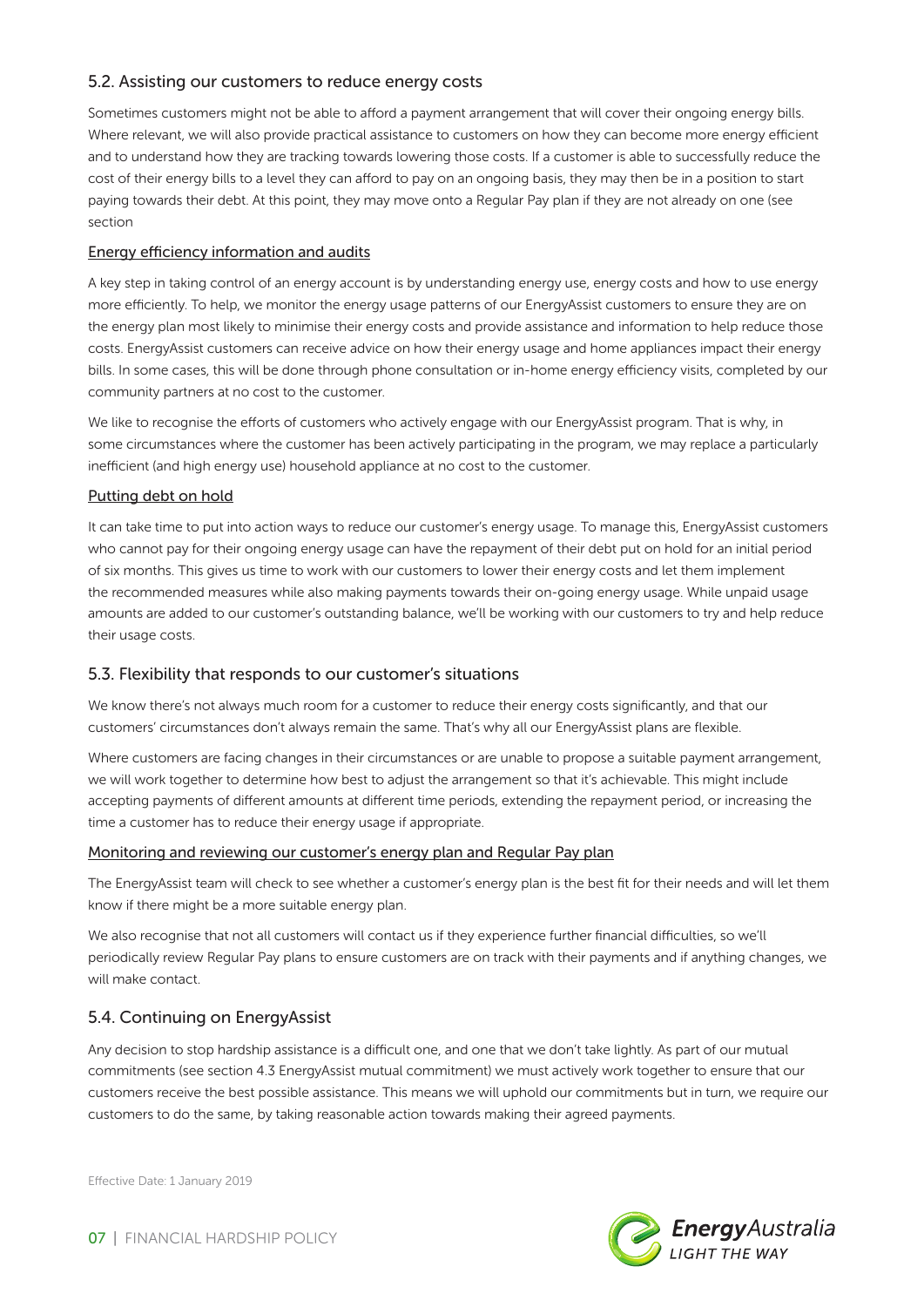We will use our best endeavours to contact customers who have failed to meet their Regular Pay plan. This will give us an opportunity to discuss whether the current arrangement is fair and affordable, or whether we can agree on a different and more suitable Regular Pay plan.

When customers fail to make their scheduled payments and do not respond to our communication attempts, they may be removed from the EnergyAssist program for non-participation. Customers may resume the program if they re-engage. If they don't uphold their commitments again, we may have no other option but to refuse re-entry onto the EnergyAssist program.

When a customer is removed from the EnergyAssist program for non-participation, they will be placed back into the standard collections process and may, as a last resort, face disconnection of their energy supply. This is a situation we hope to avoid.

### 5.5. Graduation from EnergyAssist

The ultimate goal of our EnergyAssist program is to set our customers up so that they can independently and effectively manage their energy costs and get things back on track. Once a customer is no longer in a position of hardship or financial difficulty, they will graduate from the program and return to our standard billing and collection terms.

### 5.6. Fees and Security Deposits

We want customers on our EnergyAssist program to feel supported. That's why they aren't charged paper bill fees, merchant fees or asked for security deposits.

Also, customers on the EnergyAssist program will not lose any pay-on-time discounts if they miss the due date of their bill or Regular Pay plan instalments.

### 5.7. Centrepay

If our customers receive any Centrelink benefits or allowances, they can take advantage of Centrepay which will automatically deduct from their payments to put towards their energy account.

Alternatively, if our customers aren't eligible for Centrepay, we will be happy to give them more information on our other payment options.

# 6. Government assistance and concessions

The Victorian government provides assistance to eligible energy customers in the way of rebates and concessions. Our EnergyAssist team will provide our customers with timely information and advice about any assistance they may be eligible for and support them through the application process including any paperwork.

#### Utility Relief Grant Scheme (URGS)

Relief grants for paying overdue energy or water bills are available to low-income Victorians experiencing unexpected hardship. An account holder who has one of the following eligible concession card may be eligible:

- Pensioner Concession Card
- Health Care Card
- Veterans' Affairs Gold Card

If our customers don't have one of these cards but are currently on our EnergyAssist program and part of a low-income household, they may also apply. The grant is available to both renters and homeowners.

For more information on URGS and the assistance provided by the Victorian government, visit the following website: www.services.dhhs.vic.gov.au.

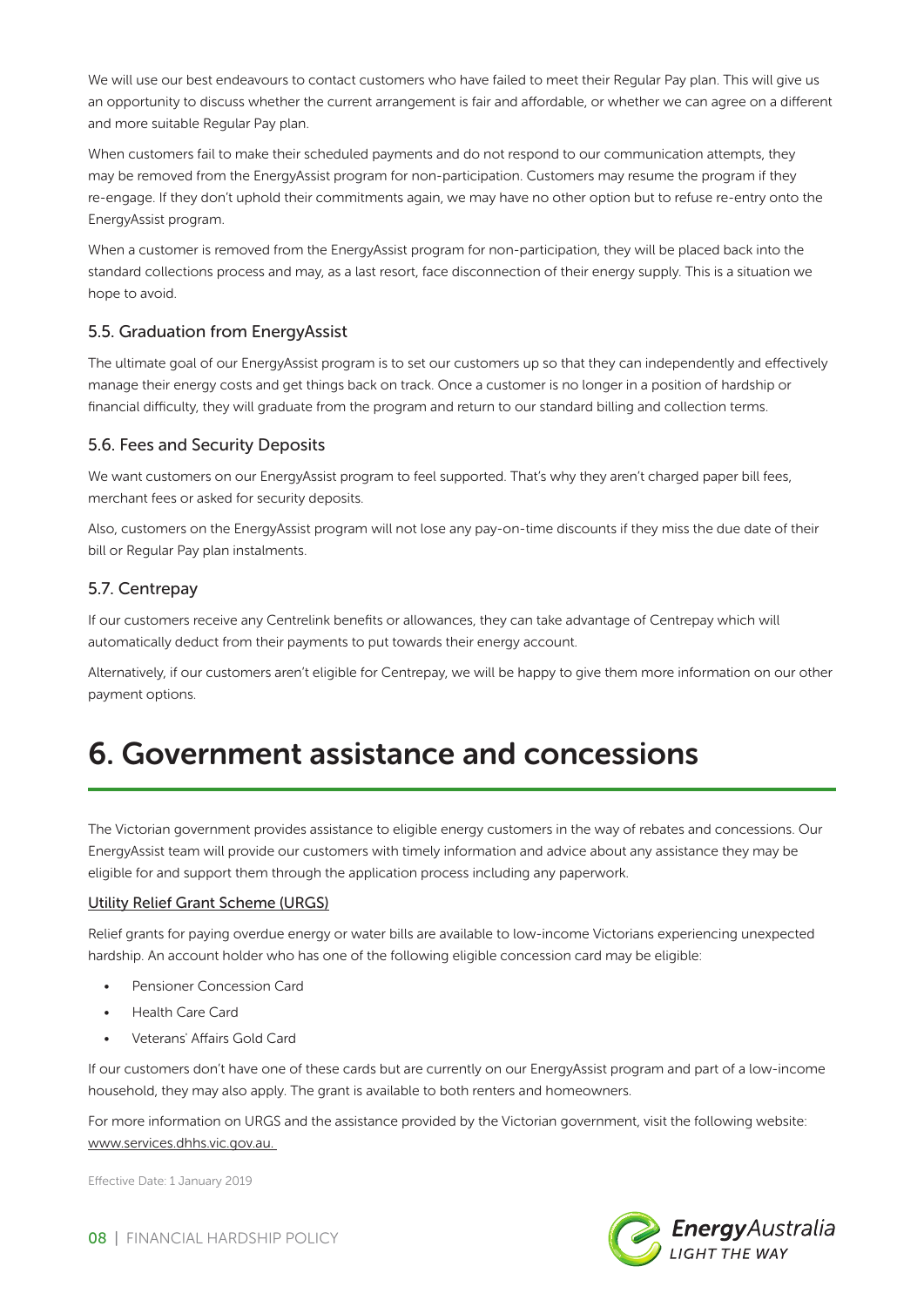Concession card holders may also be eligible for further assistance. Information can be found at www.humanservices.gov.au.

# 7. Financial counselling services

Financial counsellors can support customers to better manage their finances and can represent the customer in discussions with EnergyAustralia. We can refer customers to accredited financial counselling agencies who offer their services at no cost to the customer.

Financial counsellors can contact the EnergyAssist team directly on behalf on their clients on 1800 558 643 and select option 2 (Monday to Friday, 8.00am to 5.30pm AEST).

# 8. Family violence protocol

Whenever EnergyAustralia staff suspect that a customer may be affected by family violence, they will refer them to the EnergyAssist team to offer the support outlined in this document if needed. We understand that these circumstances are sensitive and complex, which is why our EnergyAssist team undertakes ongoing training in this area and handles information in accordance with the relevant privacy requirements (see section 10 Privacy).

# 9. Complaints

We want to do everything we can to make this program work for our customers and we will do what we can to resolve their concerns.

If a customer has a complaint about the EnergyAssist program, we will do our best to work towards an early resolution. If this isn't possible, our Customer Resolutions team is available on 133 466 or chat with us on online at energyaustralia.com.au/livechat (Monday to Friday, 8.00am to 6.30pm AEST).

Customers who are unhappy with the outcome of our complaint process can contact the Energy & Water Ombudsman of Victoria to request a free and independent review.

### 10. Privacy

EnergyAustralia is fully committed to respecting our customer's privacy. We protect the personal information of our customers in accordance with the Privacy Act 1988 (Commonwealth) and the National Privacy Principles.

More information can be found in our Privacy Policy - visit energyaustralia.com.au/privacy, chat with us online at energyaustralia.com.au/livechat or call us on 133 466 (Monday to Friday, 8.00am to 6.30pm AEST).